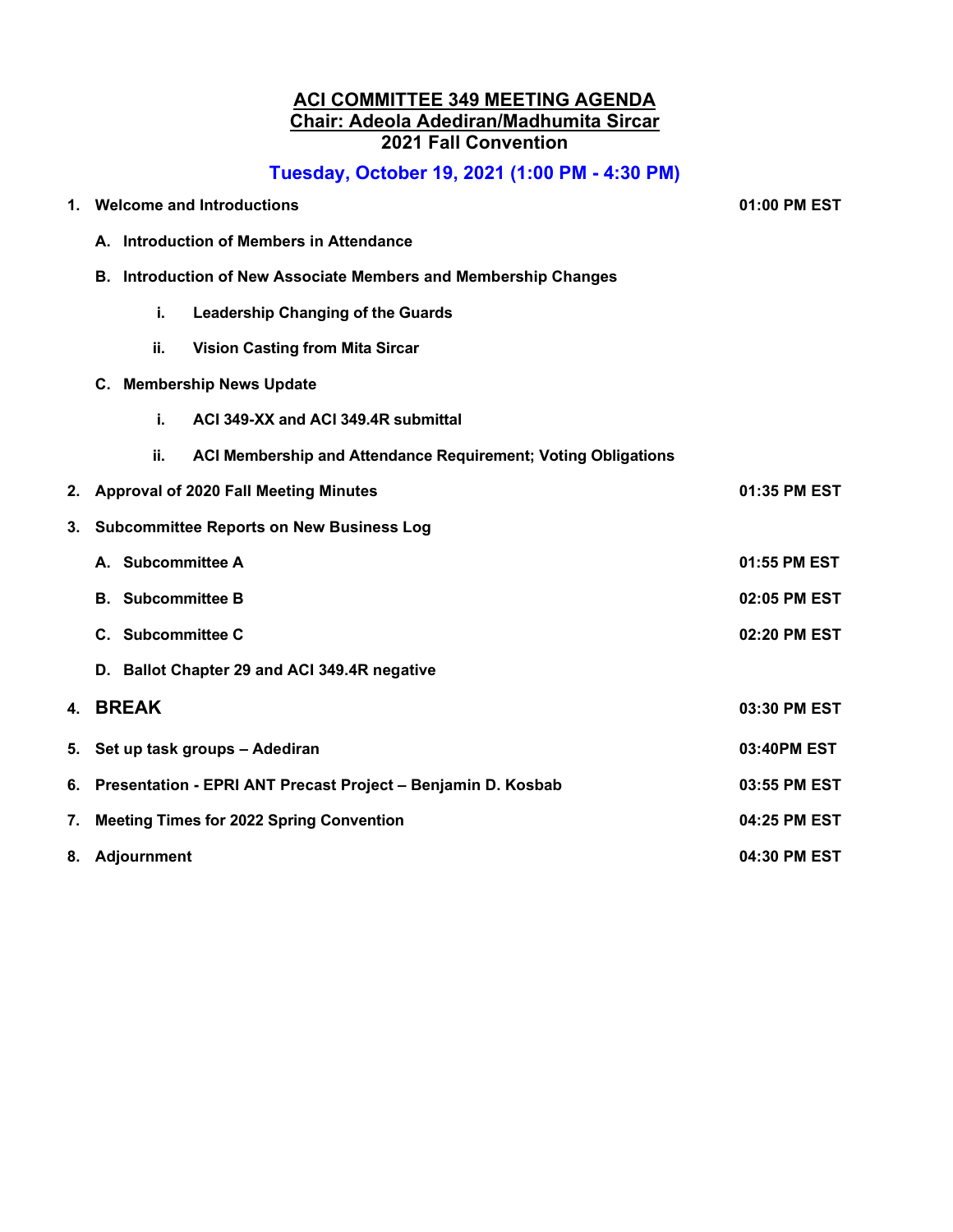## **ACI 349 Subcommittee A (Materials): Lisa Anderson & Subcommittee B (Design): Amit Varma 2021 Fall Convention**

# **Monday, October 18, 2021 (1:00 PM - 4:00 PM)**

|                                                                 | 1. Call to Order - Introductions of All Attendees                     | 01:00 PM EST |
|-----------------------------------------------------------------|-----------------------------------------------------------------------|--------------|
|                                                                 | 2. Approval of 2020 Fall Meeting Minutes                              | 01:10 PM EST |
|                                                                 | 3. Status Update on Remaining Subcommittee A Chapters - Lisa Anderson | 01:20 PM EST |
|                                                                 | A. New Business log: Materials<br><b>B.</b> Vision Casting for Sub A  |              |
|                                                                 | 4. Revision of ACI 349.1R - Lisa Anderson / Saahas Bhardwaj           | 02:00 PM EST |
| <b>BREAK</b>                                                    |                                                                       | 02:30 PM EST |
| Status Update on Remaining Subcommittee B Chapters - Amit Varma |                                                                       | 02:45 PM EST |
|                                                                 | A. New Business Log: Design<br><b>B.</b> Vision Casting for Sub B     |              |
|                                                                 | 5. Adjournment of Meeting                                             | 04:00 PM EST |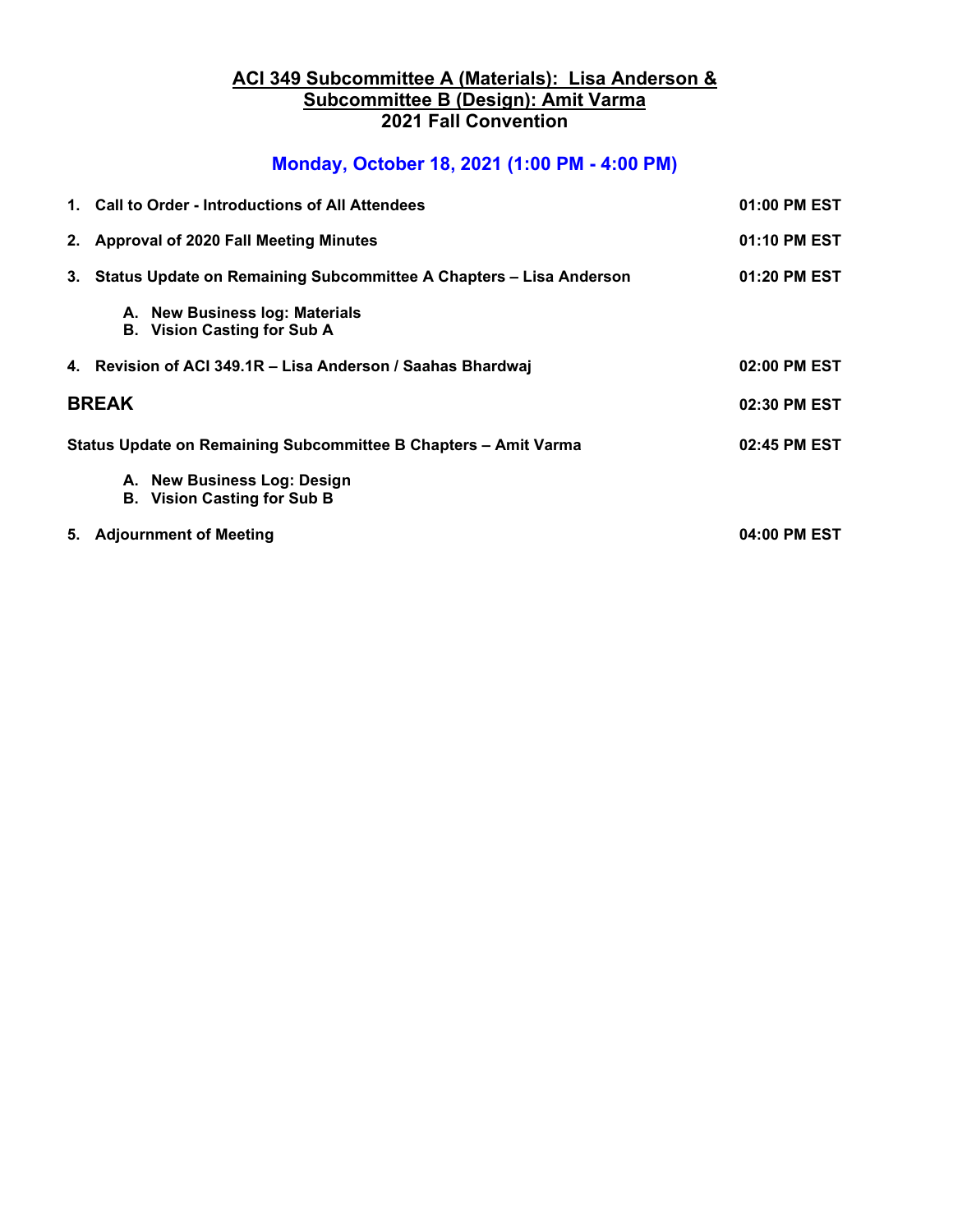### **ACI 349 Subcommittee C – ANCHORAGE: John Silva 2021 Fall Convention**

## **Monday, October 18, 2021 (10:00 AM - 1:00 PM)**

|              | 1. Call to Order - Introduction of all Attendees     | 10:00 AM EST        |
|--------------|------------------------------------------------------|---------------------|
|              | 2. Approval of 2021 Spring Meeting Minutes           | <b>10:10 AM EST</b> |
|              | 3. Report from ACI 355 - Andra Hoermann-Gast (Chair) | 10:20 AM EST        |
|              | 4. Chapter 17 report out - Silva                     | <b>10:50 AM EST</b> |
|              | 5. Chapter 25 report out - McBride/Silva             | 11:30 AM EST        |
| <b>BREAK</b> |                                                      | 12:00 PM EST        |
|              | 6. Report on new ACI 318 Subcommittee 318-1R - Silva | 12:15 PM EST        |
|              | 7. New business log                                  | <b>12:25 PM EST</b> |
|              | 8. Adjournment of Meeting                            | 01:00 PM EST        |

Committee Code: 349/359/370-TG Day: Tuesday, October 19 Time: 11:00 AM – 1:00 PM Virtual Link:<https://global.gotomeeting.com/join/651034301> User ID: [Meeting76@concrete.org](mailto:Meeting76@concrete.org)

Committee Code: 349-A/B Day: Monday, October 18 Time: 1:00 PM – 4:30 PM Virtual Link: [https://global.gotomeeting.com/join/939869581](https://nam10.safelinks.protection.outlook.com/?url=https%3A%2F%2Fglobal.gotomeeting.com%2Fjoin%2F939869581&data=04%7C01%7Clmanders%40bechtel.com%7C69dfc976aaa841272df608d989a4309d%7C22d635a339304779a82d155e2d13b75e%7C0%7C0%7C637692160748067322%7CUnknown%7CTWFpbGZsb3d8eyJWIjoiMC4wLjAwMDAiLCJQIjoiV2luMzIiLCJBTiI6Ik1haWwiLCJXVCI6Mn0%3D%7C1000&sdata=xB4v%2FzH2L6oXylcQe6nV99fc0Na9Zn2z%2Fh5RwghMppQ%3D&reserved=0) User ID: [Meeting95@concrete.org](mailto:Meeting95@concrete.org)

Committee Code: 349-C Day: Monday, October 18 Time: 10:00 AM – 1:00 PM Virtual Link: [https://global.gotomeeting.com/join/618170125](https://nam10.safelinks.protection.outlook.com/?url=https%3A%2F%2Fglobal.gotomeeting.com%2Fjoin%2F618170125&data=04%7C01%7Cakadedir%40bechtel.com%7Cdad78ac9e474456cac2108d98f333d6a%7C22d635a339304779a82d155e2d13b75e%7C0%7C0%7C637698272670650305%7CUnknown%7CTWFpbGZsb3d8eyJWIjoiMC4wLjAwMDAiLCJQIjoiV2luMzIiLCJBTiI6Ik1haWwiLCJXVCI6Mn0%3D%7C1000&sdata=aw3WZTV1wPByyR44aOYKH2Nh8coVkvgeVffWQO0XIMM%3D&reserved=0) User ID: [Meeting76@concrete.org](mailto:Meeting76@concrete.org)

Committee Code: 349 Day: Tuesday, October 19 Time: 1:00 PM – 4:30 PM Virtual Link:<https://global.gotomeeting.com/join/201788197> User ID: [Meeting73@concrete.org](mailto:Meeting73@concrete.org)